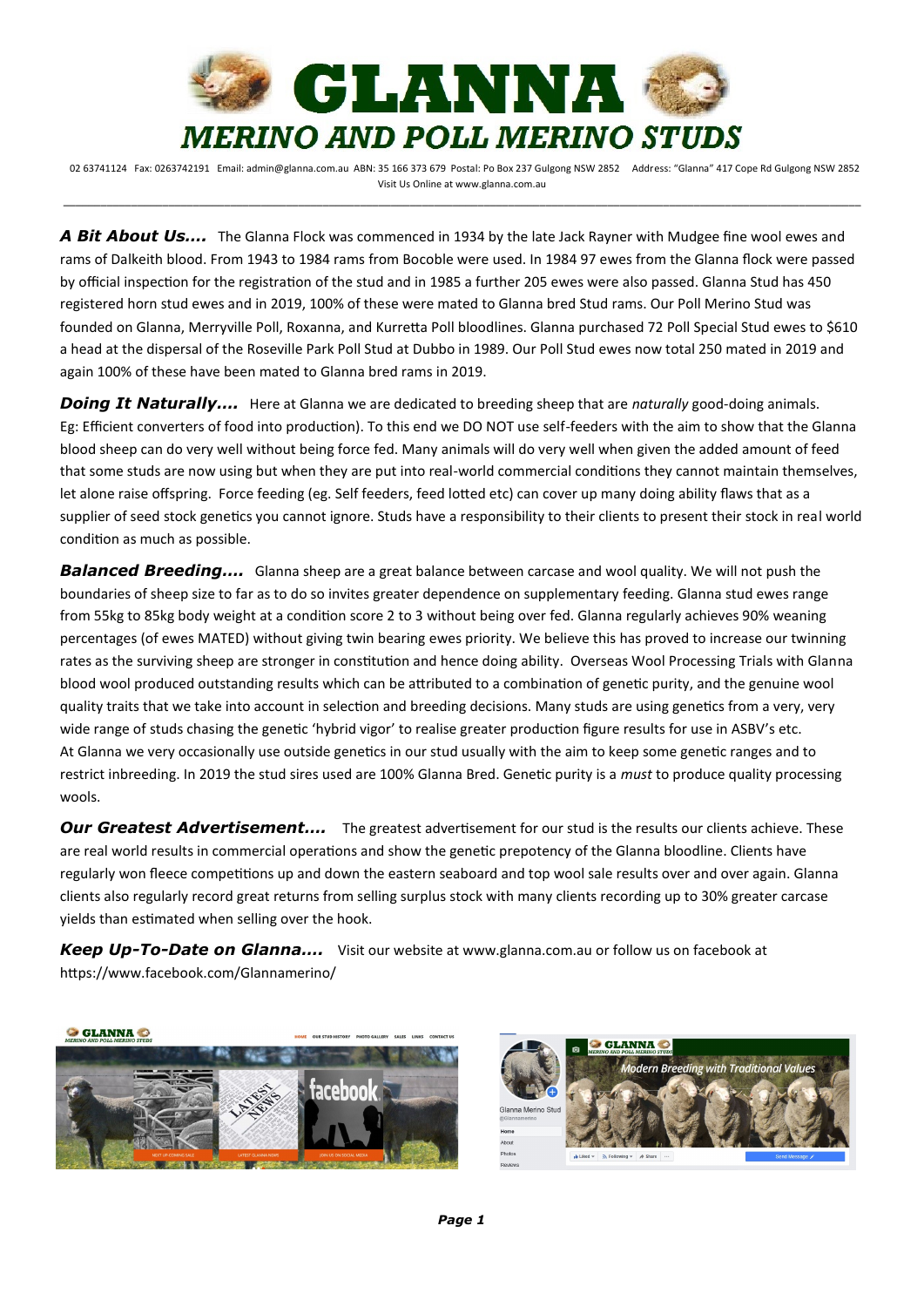

*Glanna Mating Structures The Background….* Since before 1960 Glanna has been using 'special mating practices' in its breeding program which was basically:

- 1. using best woolled rams that were averaged developed over good average ewes that were not too good in wool quality.
- 2. Big framed rams with average developed good wool ewes
- 3. Plain long stapled and a little bolder crimping rams over more developed and shorter woolled ewes.

In late April 1991 Dr Jim Watts visited Glanna. Later that year he was employed as our Stud Technical Advisor. Dr Watts took skin tests off several Glanna rams which showed Very high SP Ratio and Follicle Density from our existing breeding with pure Glanna-Merryville genetics. Dr Watts was also very surprised about the existing use of the 'special mating practices' at Glanna after studying our old breeding records. Dr Watts's knowledge of skin biology backed up and clarified the breeding practices Glanna was using with the system evolving a little to show as the below:

- 1. Wool rams over average developed Frame ewes
- 2. Frame rams over average developed Wool ewes
- 3. Plainer loose skinned Wool rams over more developed ewes (some of these were very good woolled and some only average quality woolled)

 Ron already at that time was classing some clients flocks and at that point they were basically mass mated. By the mid 1990's Ron was classing many flocks both locally and through many parts of NSW and Victoria in conjunction with Dennis Ekstedt (who at that time was with Landmark Victoria). Progressively more and more clients were using the 'special mating practices' and moving away from un-targeted mass mating's. In a couple of flocks in the late 1990's and early 2000's Ron started separating the Wool Type developed sheep (typically very crimpy and good length wool on a developed body) from the remainder of the developed sheep. This extra classification led to a greater increase in the number of very heavy cutting, quality woolled fine wool sheep in the flocks involved.

 After seeing many flocks, before using Glanna genetics, in NSW, Victoria and later in QLD there has been some common traits or tendencies shown across a wide range of bloods and genetics.

- 1. The richer woolled plainer or average developed sheep were often smaller or narrow bodied with the worst of these being culled straight away.
- 2. The plainer, white woolled sheep were significantly light cutting and a huge number showed hairy breaches.
- 3. And also in some bloodlines there were large numbers of very short woolled, very tight skinned sheep with some showing hair sticking out of the backline.

 We then used Glanna rams over each typed group usually in 3 or 4 different ewe groups with great results especially when using Glanna developed Wool-Frame rams over the plainest Flat skin ewes which often resulted in doubling the wool cut in the progeny in the first cross compared to their mothers.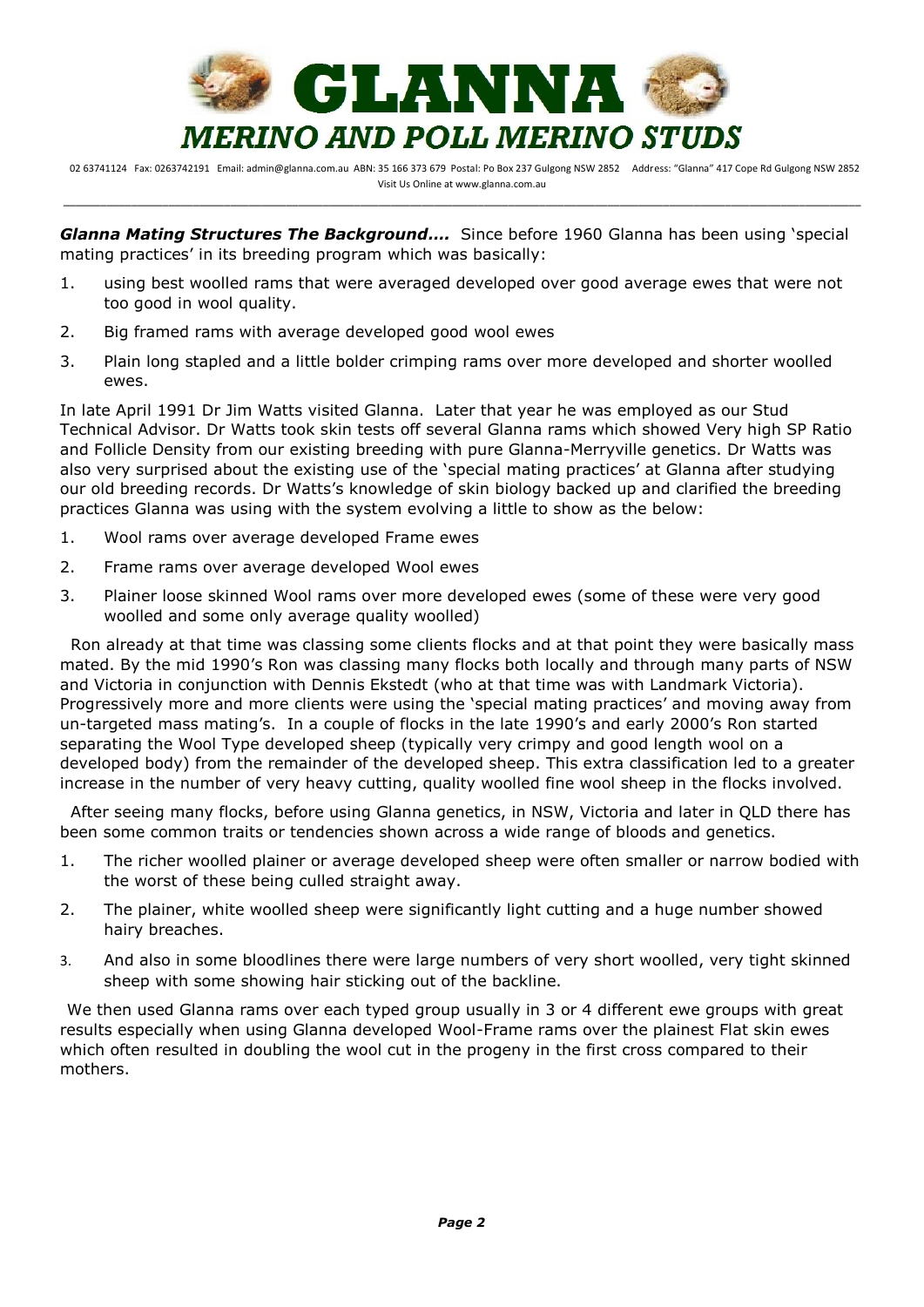

*Glanna Breeding Types….* **The Progressive Breeding Strategy** is defined as segregating and then matching the different biological types with their complementary mate to produce a superior progeny. Below are the basic definitions of the different types of **what to aim for**.

**Wools:** Good length of body (not too narrow or short bodied), free in the skin over the hip region with no pin wrinkle. Good wool coverage. Wool is very good length, very bright with very good deep crimp definition and often a little bolder crimping than the average. They are usually lower in the micron than they appear or they are very pure in the test results. As generations go by, when classed correctly, the Wool type become very similar in size and robustness as the Frame and Developed sheep. Avoid woolly heads with no neck extension.

Rams Used Over the Wool Type: Frame type rams with average development.

**Frames:** Good length of body or longer (definitely not narrow or shorter bodied). The skin over the hip region will be a little flatter and not as loose as the Wools. The wool will often be a little finer crimping and a little whiter (raw wool colour) than the Wools. The fleece will be a bit more traditional in type especially in fine wool blood sheep. The relationship between crimp and micron will also tend to the more traditional relationship. The Frames are a robust sheep. As generations go by the wool on the Frame types becomes more closely related to the Wool type sheep.

Rams Used Over the Frame Type: Wool type rams. The Frame type ewes can carry a little development because the Wool type rams will have a good, loose skin.

**Developed:** Good length of body (can get shorter bodied if allowed too). Naturally deep bodied, broad backed, well covered, thick woolled down the sides and often with some degree of pin wrinkling on the hips although in the better ones they will still be loose in the skin. Very heavy ewes that are short in the staple over the hip region and with collaring around the back of the neck would be culled. In more advanced flocks these sheep can become very good quality woolled sheep and highly productive at the same time. Developed ewes tend to be finer crimping and in early stages are often higher in the micron but great ewes to breed productive progeny from.

Rams Used Over the Developed Type: Wool Type rams that are plainer. With good length of body, free in the skin over the hips, long stapled, well aligned, quality wool, preferably with a bolder crimping wool.

The developed sheep can also be split a further way by separating the good woolled ewes and lesser woolled ewes. This allows a more targeted mating.

**The Trap:** Like any other trait in sheep taking one aspect too far creates trouble.

Breeding too much on the Wool Type side (eg: Wool Type over Wool Type or even Wool Type over very good woolled Developed sheep) breeds narrow bodies, poor doing sheep that become more and more light cutting and lighter body weights.

Breeding too much Frame over Frame breeds lower Follicle Density sheep that are higher micron when they are older.

Breeding too much on the Developed side breeds shorter staple length, shorter bodies, higher microns, and can lead to hairy breeches and elsewhere.

The above definitions are of what more advanced types will look like. Every flock starts from varying points and different "goal posts" are used when splitting the ewes into type. For example a flocks Wool Type ewes early on may not be fantastic in wool quality but their skin characteristics dictate they need a Frame Type ram over them. Developed ewes early on may all be lesser wool types not requiring a Frame influence so they can be mated all together and not requiring the further split. Frame Types may be more on the Flat side and not overly big so they may require Wool Type rams that are also larger and more robust. By splitting the ewes into Types before purchasing rams it makes it significantly easier to target ram selection.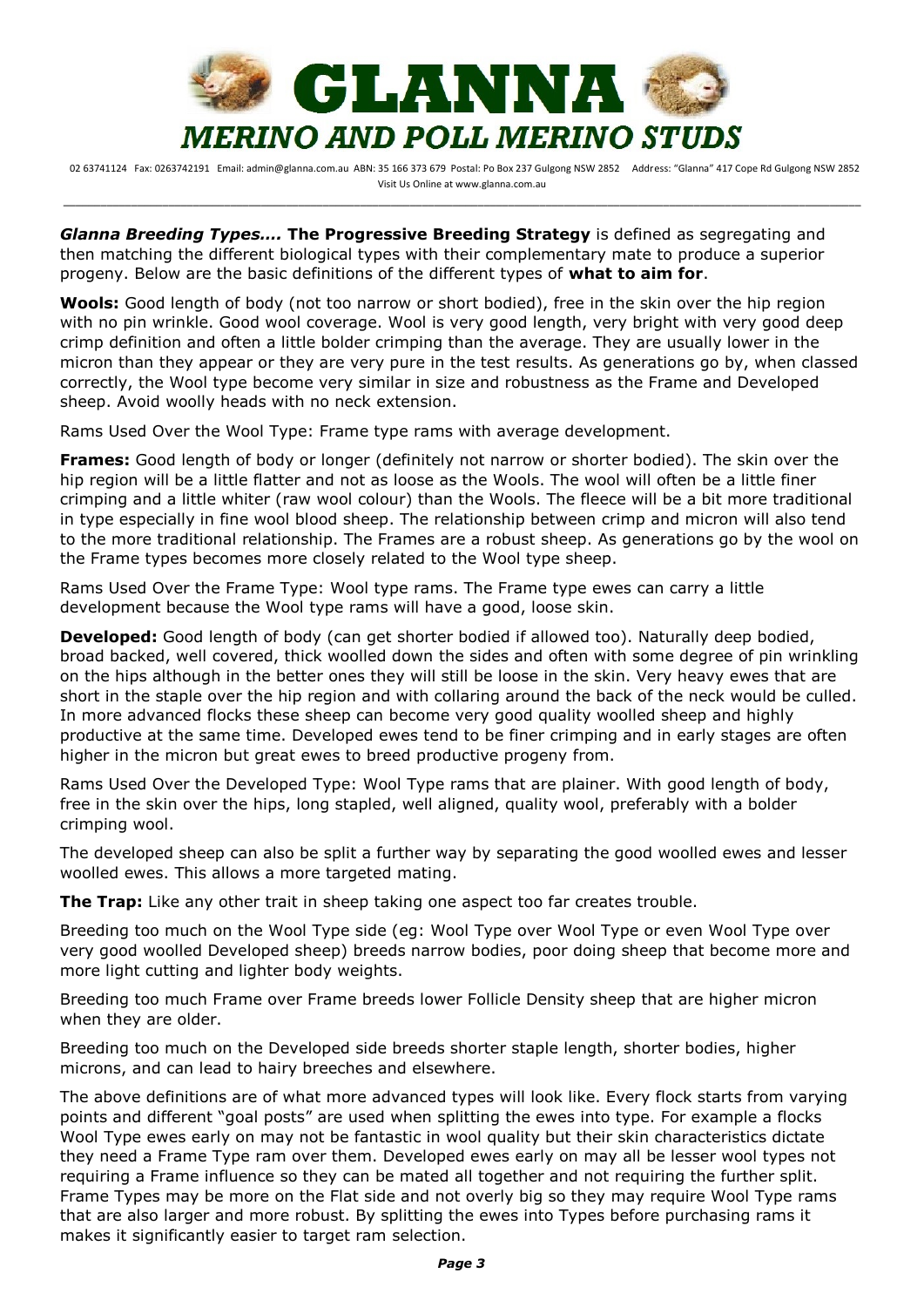

**Nourishment: Wool Ewes:** The ideal type of nourishment (wax) in wool. This will be displayed as wool that is very bright, a slightly creamy white when young and as a bright, pearly white when older. When tested for scored colour these wools have tested a brighter white than thought possible. **Frame Ewes:** Not as nourished as the Wool type but still a bright white colour but not quite as bright as the Wool type but still very good compared to industry standards.

**Developed Ewes:** These are as above when split into Wool type developed sheep and Frame type developed sheep. They are essentially the same but with more development . The Wool type developed sheep may show more wax on the tip as through the more extreme follicle density.

**The Aim:** After a few generations the difference in the types become less and less with the general aim being to have each sheep displaying the desired high quality wool with high fleece weights on a large robust body. The main differences will be the Frame ewes will be a little whiter in the wool and finer crimping. The Wool ewes will be very bright in the wool, bolder crimping and very soft handling. The Developed ewes will be the heaviest cutting with wool quality ranging between the Wool type and Frame type. But even at this stage the traps remain. Breeding like with like becomes almost immediately regressive.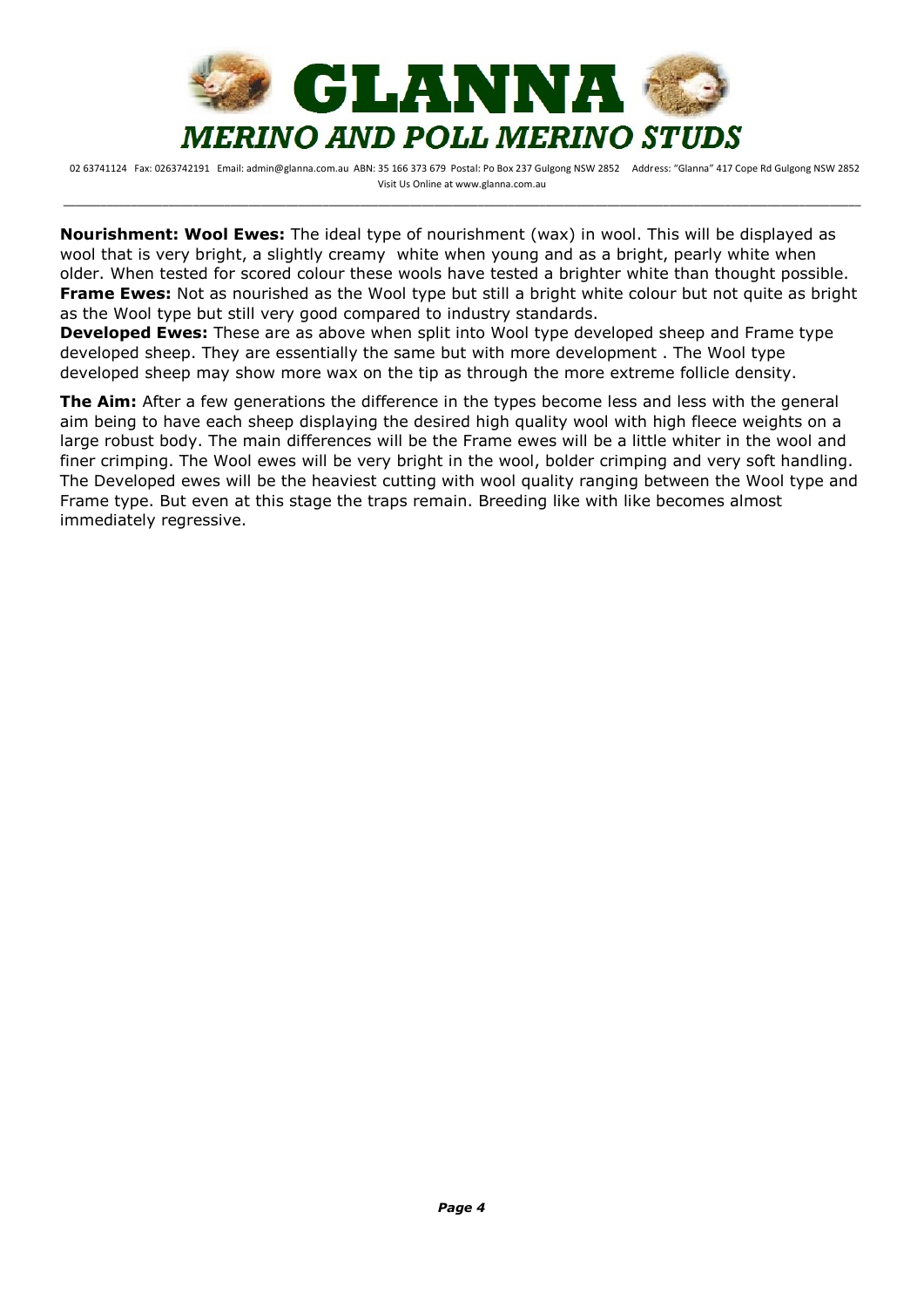

## *Genetic Prepotency….* What is genetic prepotency ?

Imagine that the genetic makeup of the ram you buy is represented as a cup of drink.

In this case its blue drink. The ram is purely bred (within the stud) so it's a very concentrated blue.

That ram is then put over your ewes in your flock.

The result is a mix of his genetics (blue drink) and your flocks (in this case we will use green drink).

The result is yellow drink. Now this is a good match and the result can be seen as a good cross from one set of genetics over another and some people are looking for the "yellow" type of result hence the comment you hear sometimes that their sheep click well with their flock and they continue with a 'fixed cross' sometimes sourcing from two different studs and continually trying to keep the 'yellow').



But if the flock owner wishes to keep using the genetics from the stud with the strong blue prepotency then over the next generations the below happens.



Until their flock has a strong resemblance to the studs.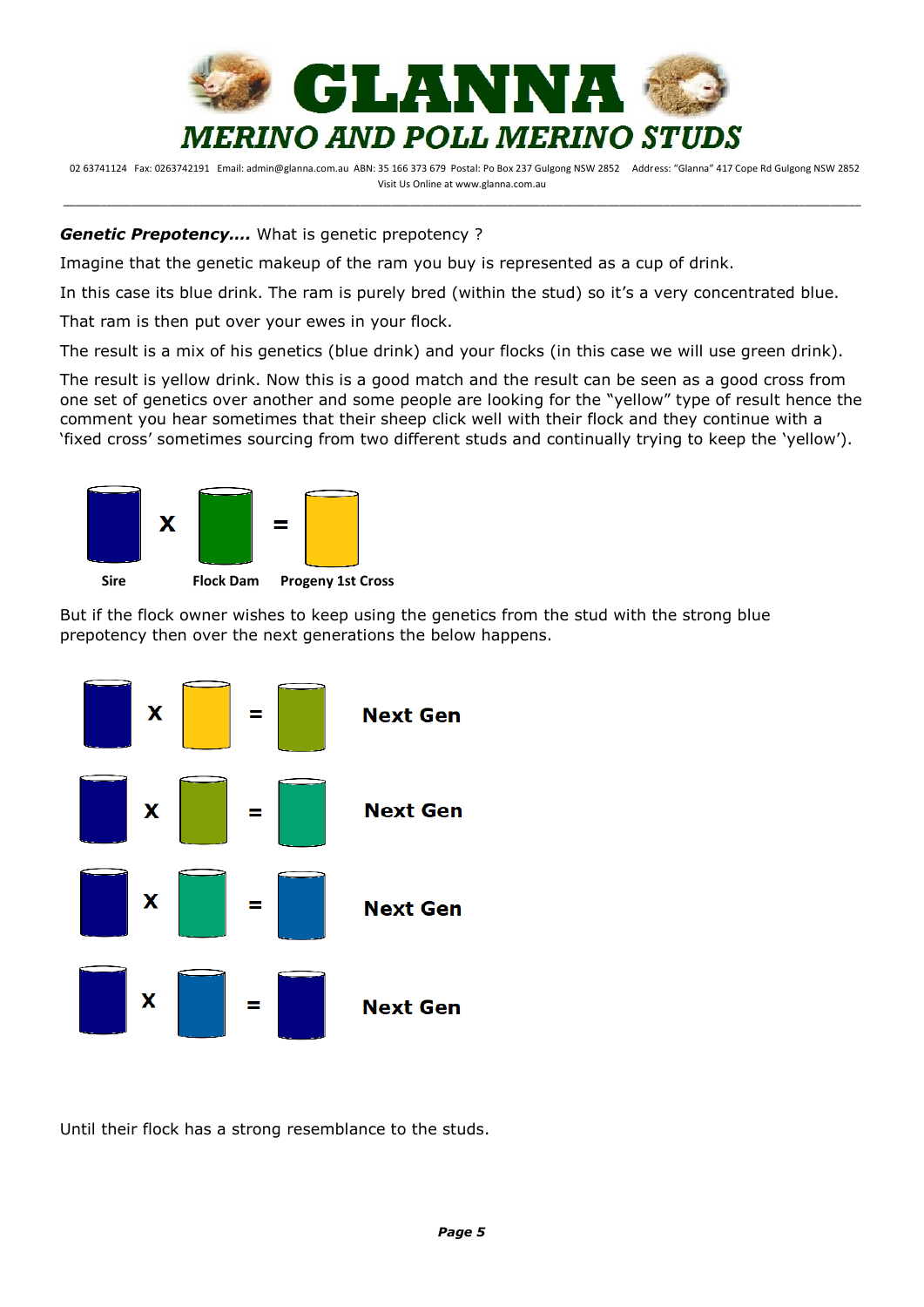

So what happens if the stud they are buying from, is themselves, using a lot of different genetics each year.



The flock owner can never reach a stable genetic base as the drink is being mixed up every generation.

So this all looks pretty but what does it mean in real life, in real life results. Genetic prepotency is about predictable results. Its about knowing what sort of lambs you will get on the ground from the cross and the predictable progression through the generations of sheep.

Now the one factor that is not shown here is genetic hybrid vigor. Heterosis, hybrid vigor, or outbreeding enhancement, is the improved or increased function of any biological quality in a hybrid offspring. An offspring is heterotic if its traits are enhanced as a result of mixing the genetic contributions of its parents. Successful hybrid vigor breeding systems are usually a 3 tier system, sourcing from 3 different types to continually produce the hybrid offspring but the key to these systems is having a source of genetics from a stable production population of ewes such as a pure "blue drink" source. If everyone in the system (merino flock) is using hybrid vigor, result predictability and genetic stability (related to detrimental defects (eg. Structural faults, black spots etc) is completely lost along with traceability. (eg. Where did these faults come from).

We believe there is also an undercurrent problem that occurs with this mixed breeding and that comes in the form of detrimental impacts on fibre quality. We are not talking about the standard wool quality traits often quoted such as micron etc but of the chemical and innate characteristics of the fibre. These qualities impact on the processing performance of the wool in the mills which is something we have taken out of wool processing trials. Wools sourced from a single genetic base